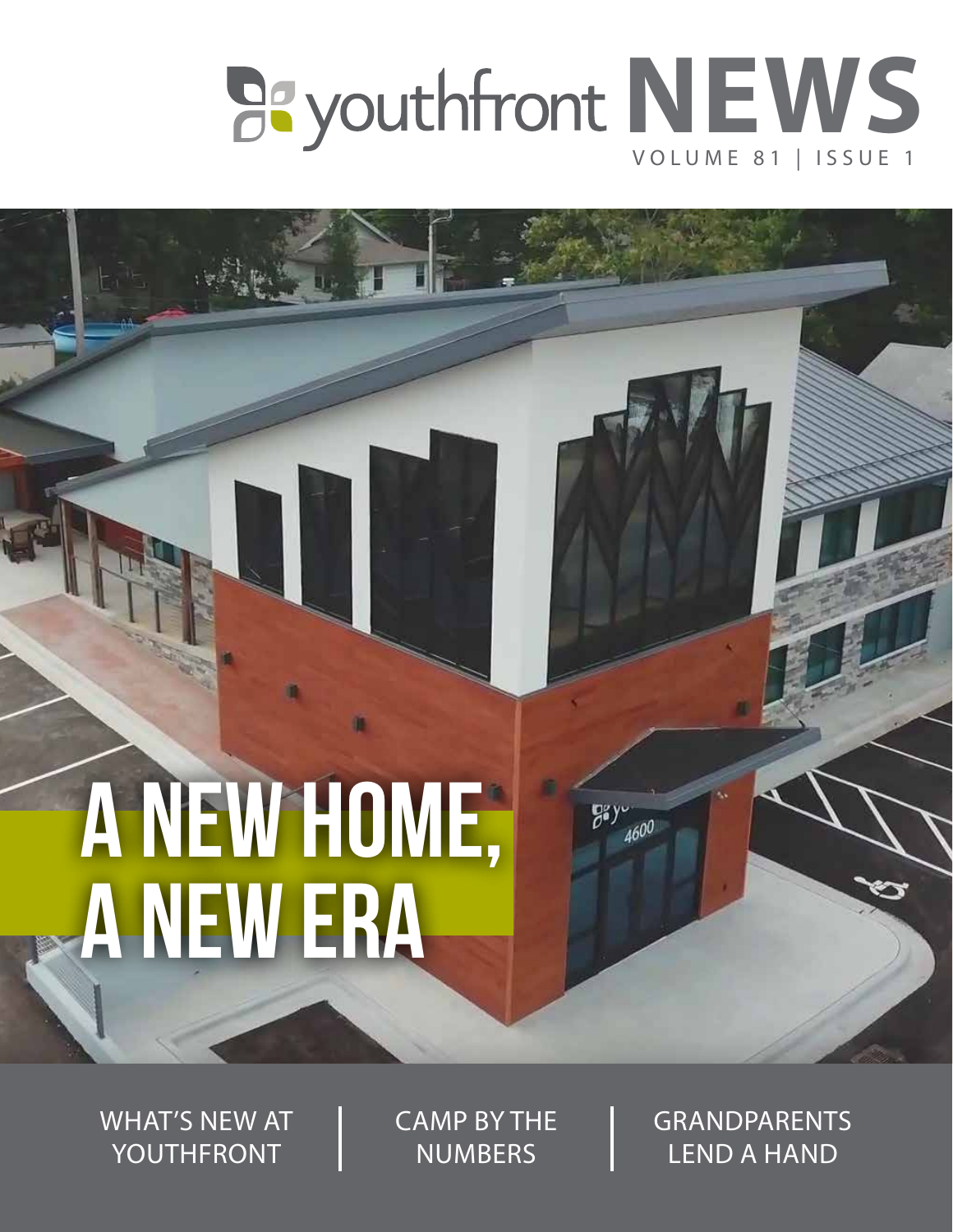We are so blessed to be in the same location with our new headquarters building as we have been since the 1950s. We are grateful to move beyond our 75th Anniversary on a strong growth trajectory in a facility that will enhance youth ministry in the 21st century.

While our previous headquarters fit perfectly for youth ministry in the decades of the 1960s, '70s and '80s, we live in a new cultural context. Technology, smart phones, and social media are shaping the youth culture. While we have always been anchored to Jesus Christ throughout the history of our ministry organization, we have always had to do the faithful work of contextualizing our methodologies and ministry practice to best communicate and proclaim the Gospel to young people. We are so excited to have a place that enhances our work and allows us to continue to be in the midst of national and international leadership for youth ministry.

©2018 Youthfront. All rights reserved. No part of this periodical may be reproduced in print or electronically without permiss

Among the amazing features in our beautiful new headquarters facility is our prayer chapel where we meet daily for prayer, reflection and creative work. This space will enhance our mission greatly, as Youthfront leads the way nationally in a holistic approach to youth and leadership development along with spiritual growth through character and virtue formation.

### **SURELY THE LORD IS IN THIS PLACE…** We Have a New Home

Our hearts are filled with joy and appreciation for our huge family of supporters and donors who pray for us and generously give to honor God and invest in the lives of tens of thousands of young people. Thank you for making this possible.

 $m$ fic Kong



We are excited to share some staff updates at Youthfront. **Casey Kapple** joined Youthfront this year as the Program Coordinator of Missional Journeys and Campus Clubs. Casey brings 21 years of full-time youth ministry experience. Additionally, **Haley Stafford** has transitioned to a new position as Director of Camp Administration. Haley began working at Youthfront as the Camp LaCygne Teen Staff director and now oversees all camp administration.



Mike King, President/CEO Topher Philgreen, COO Lisen Tammeus Mann, Director of Development and Marketing

YOUTHFRONT, INC. 4600 Rainbow Blvd., Kansas City, KS 66103





#### **Youth conference attendees enjoy dinner with Youthfront**

#### **Staff updates at Youthfront**

#### **Dinner fit for Royals fans**

A dinner fit for Royals fans was auctioned off at Youthfront's 75th Imagine gala last fall to raise funds for Youthfront's ministry. KC Royals Hall of Fame 50-year broadcaster Denny Matthews and Bill Tammeus, former Kansas City Star faith editor and baseball enthusiast, were guests of honor and host to the sportsthemed dinner at the Tammeus home. Youthfront donor and friend John Cowan, president of Harvest Graphics, was the high bidder on the dinner at the auction, giving him and his guests the pleasure of an evening swapping stories, winning prizes in baseball trivia and sharing a love of the game. Join Youthfront on October 24 for our annual fundraising gala with more fun auction opportunities like this! (See page 7 for more info.)



## **NEW** AT YOUTHFRONT

Youthfront hosted a group of youth workers for dinner at its new headquarters building during the United Methodist Church's national youth conference held in Kansas City in July. More than 20 youth workers from across the country joined Youthfront's leadership team for Kansas City BBQ and a conversation about the future of youth ministry.

#### **Youthfront earns recognition for giving transparency**

We're pleased to share with our donors and volunteers that Youthfront has earned the Excellence in Giving Transparency Certificate by sharing Youthfront's impact data with Nonprofit Analytics. The Transparency certification distinguishes a new breed of nonprofits committed to a higher standard of open and accountable relationships with donors, and is a recognition given to nonprofit organizations for fair and honest operation and use of resources.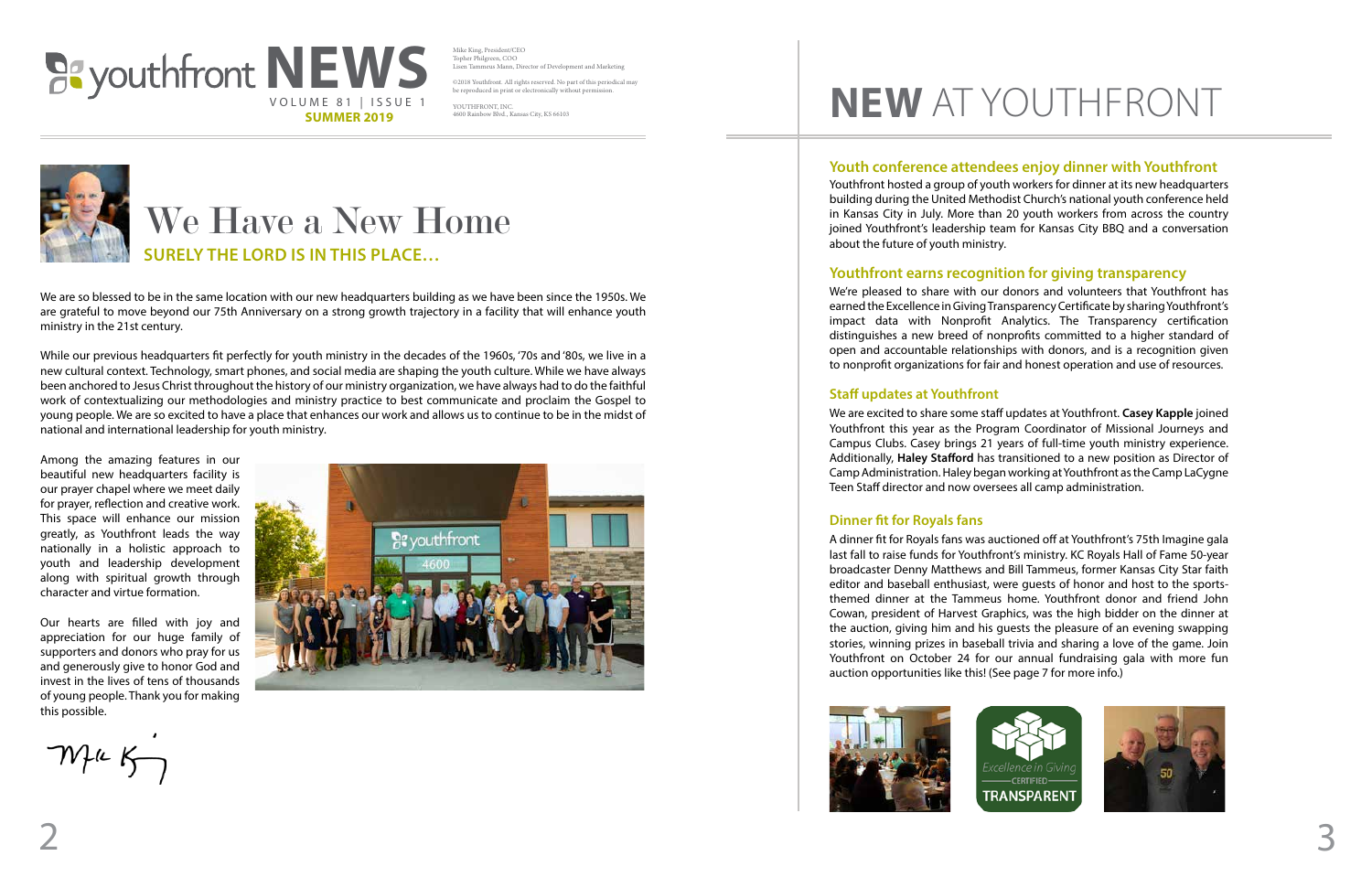With a snip of a red ribbon, Youthfront opened a new chapter in its more than 75 year history in June 2019. A formal ribbon-cutting and a building blessing ushered in a new era with the opening of Youthfront's headquarters facility at 4600 Rainbow Boulevard.

President and CEO Mike King was joined by elected officials, Youthfront Board and Advisory Council members, donors, ministry and neighborhood partners and staff in opening the new facility, which houses onsite staff and offers unique spaces designed for reflection, education and training. The building's signature element is its prayer chapel.



Youthfront's prior space had been designed for the kind of youth ministry that was happening in the '60s, '70s and '80s. The new headquarters features technological and creative space to support youth ministry in the emerging culture. Youthfront develops content and resources for youth ministry and is known for its youth worker training expertise. The new space offers both large and intimate spaces for conferences, trainings, study, program development, reflection and curriculum creation. The building was also designed with creative workspaces in mind, with multiple options for staff and guests who want to either work in small groups or creatively in quiet.







Left: Youthfront President and CEO Mike King joins board members, donors, city leaders and project partners in the official ribbon-cut to open the building. Right: Youthfront Director of Justice Initiatives Kurt Rietema, Mike King, and David Alvey, Mayor of Wyandotte County Unified Government/KCK, celebrate on the back patio.

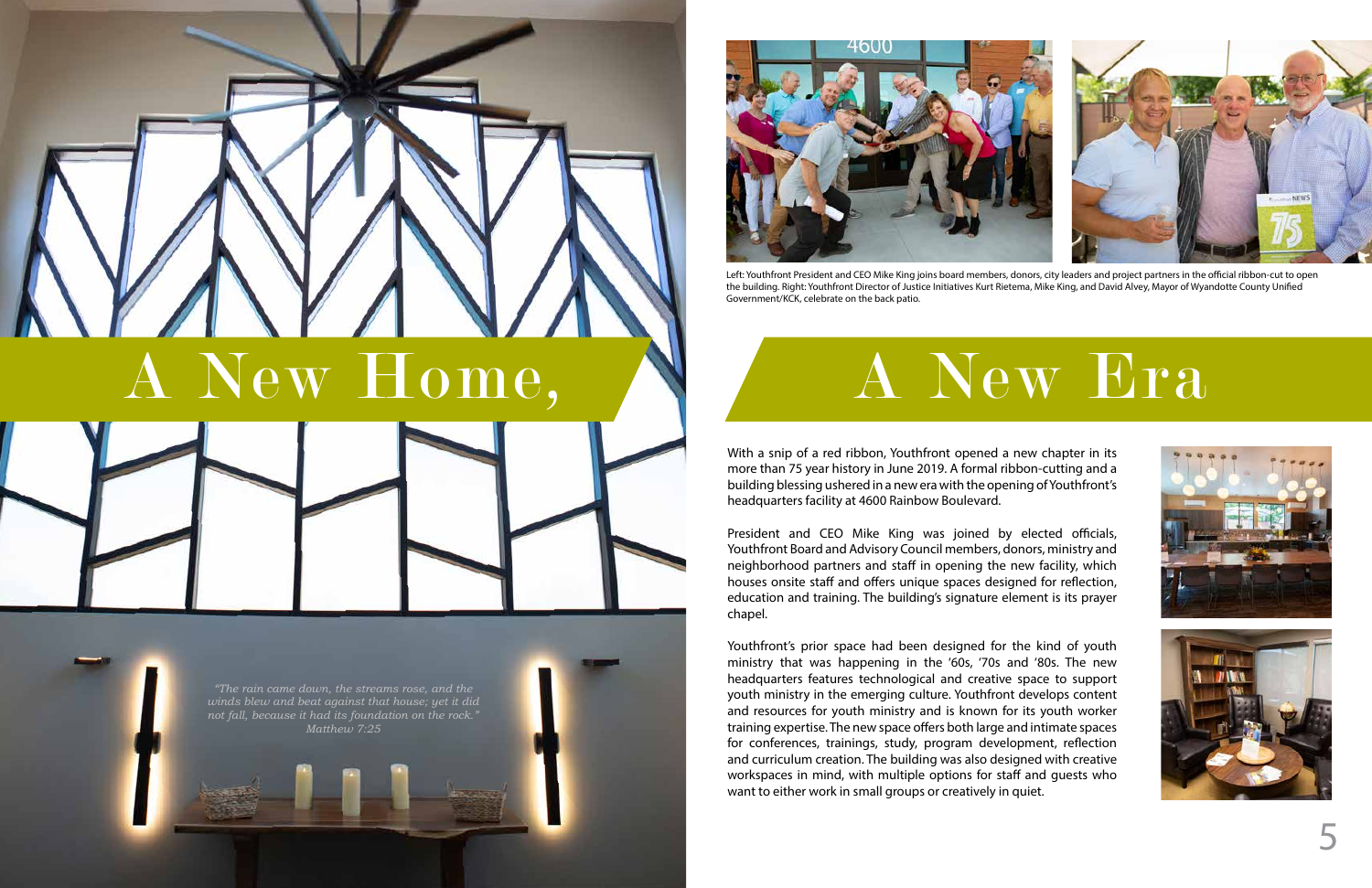6



As our friends and supporters, you are invited to join us for

Gala Chairs are Camp Parents Jay and Cathryn Linney

10.24.19 GRAND STREET CAFE at the Country Club Plaza

Annual Gala Fundraiser Youthfront's Big Night Out

*Tickets will go on sale September 1st. Individual tickets are \$75 and Tables of 10 are \$750. You can support Youthfront by attending the gala, sponsoring the event or donating items to our auction. Contact Michelle (mclark@youthfront.com) for more info.*



#### **YOUTHFRONT GRANDPARENTS HELP AT CAMP**

# a<br>*rand*<br>time {*grand* }

What makes a service project even more fun and meaningful? A service project you can do with your grandparents!

This summer, day campers and middle/ high school campers packed meals for the hungry through Youthfront's Something to Eat<sup>™</sup> program as part of their camp experience. Grandparents of campers were invited to join, and more than 50 grandparents have visited camp to join in the project. In addition to working alongside their campers, grandparents were treated to a tour of camp in action. Thank you to our grandparent helpers!

> Stay connected with Youthfront's grandparent joining the Facebook group or emailing Ed Garlich at egarlich@youthfront.com.

**1,584** Nerf Rival rounds ready for Nerf Wars **296** life jackets for the Splash Park **530** gallons of ice cream at the Snack Shops **338** bunk beds prepped in cabins **11** Splash Park inflatables aired up **330,000** gallons of water in pools **750** plates ready for camp meals **40** grass carp stocked to keep lakes clean **8,850** pounds of rice for Something to Eat **1,728** cans of shaving cream brought for fun **4,550** Camper journals printed *countless* praises knowing thousands of kids would encounter Jesus this summer





Have you ever wondered what it takes to pull off a summer of camp? We could tell you about the months of planning, the weeks of cleaning and setup, or the countless prayers offered up for campers and staff. Believe us, there is a lot of preparation that takes place. But for a fun behind-the-scenes view, we thought we'd let some of the numbers speak for themselves.



### Camp by the Numbers